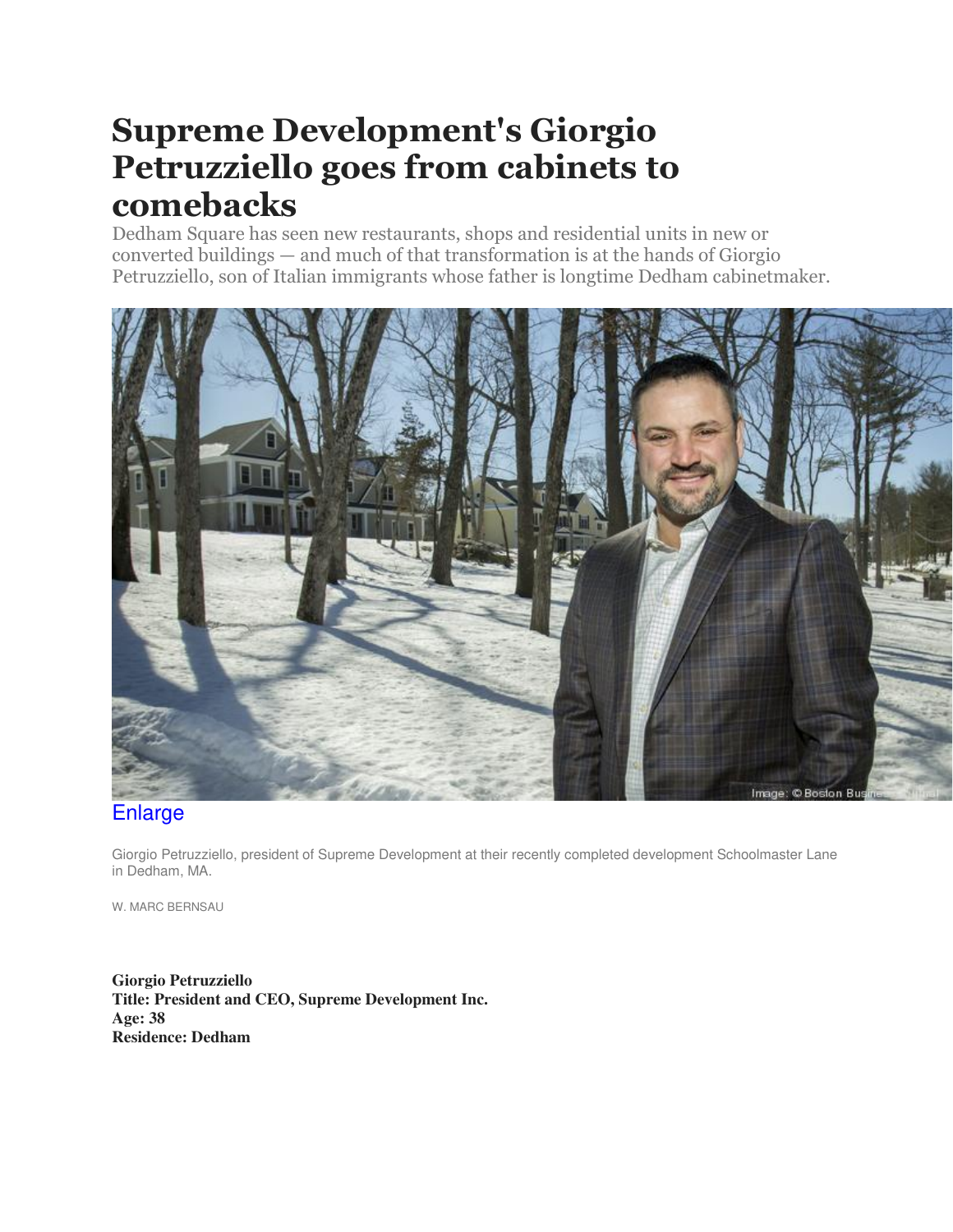## **By Jay Fitzgerald – Special to the Journal Apr 11, 2018, 2:07pm**

By now, most people have heard of the "live, work, play" trend of development — the idea that new developments, or redevelopments, need a mix of different types of uses in order to create a vibrant place for people to both work and live. Such mixed-use projects — which usually include a combination of residential, retail and other commercial uses — are commonly associated with booming urban areas like Boston, Cambridge and Somerville, or Gateway Cities, where planning officials push the concept to revitalize downtowns.

But in Dedham Square? Yes, Dedham Square, which has seen a revitalization of late, with new restaurants, shops and residential units opening in either new or converted buildings — and much of the transformation is at the hands of [Giorgio Petruzziello](https://www.bizjournals.com/boston/search/results?q=Giorgio%20Petruzziello), the son of Italian immigrants whose father is a longtime Dedham cabinetmaker.

Over the past decade, [Giorgio Petruzziello](https://www.bizjournals.com/boston/search/results?q=Giorgio%20Petruzziello)'s Supreme Development, via its Petruzziello Properties subsidiary, has overseen a number of mixed-used projects in Dedham Square, from the redevelopment of the old downtown Transcript building to his next project to redevelop an old car dealership. And Petruzziello has branched out of his native Dedham, as his company slowly transforms Westwood's Islington Center from a small shopping center into what he hopes will be a mixed-used development that includes residential units.

"That's sort of become my specialty: downtown projects," said Petruzziello. "We like these downtown projects. It's a challenge."

In particular, Petruzziello's six Dedham projects have sort of defied the odds, considering many pronounced the death of the square after the opening late last decade of Legacy Place, the massive "lifestyle center" mall just off Route 128 in Dedham. "Many thought it would kill downtown (Dedham)," said Petruzziello of Legacy Place, which mixes high-end specialty retail shops with dining and entertainment. "I had a different idea. I did the opposite."

The result has been a resurrection, of sorts, of Dedham Square, pushed by people like Petruzziello and other developers and shop owners determined to keep their downtown quaint and competitive. Earlier this year, Lt. Gov. Karyn Polito took part in the grandopening ceremony of a Blue Ribbon BBQ in one of Petruzziello's properties.

"[Giorgio Petruzziello](https://www.bizjournals.com/boston/search/results?q=Giorgio%20Petruzziello) has done a good job re-developing a number of parcels," said [John](https://www.bizjournals.com/boston/search/results?q=John%20Sisson)  [Sisson](https://www.bizjournals.com/boston/search/results?q=John%20Sisson), director of economic development in Dedham. "Dedham Square has definitely been revitalized by mixed-use projects."